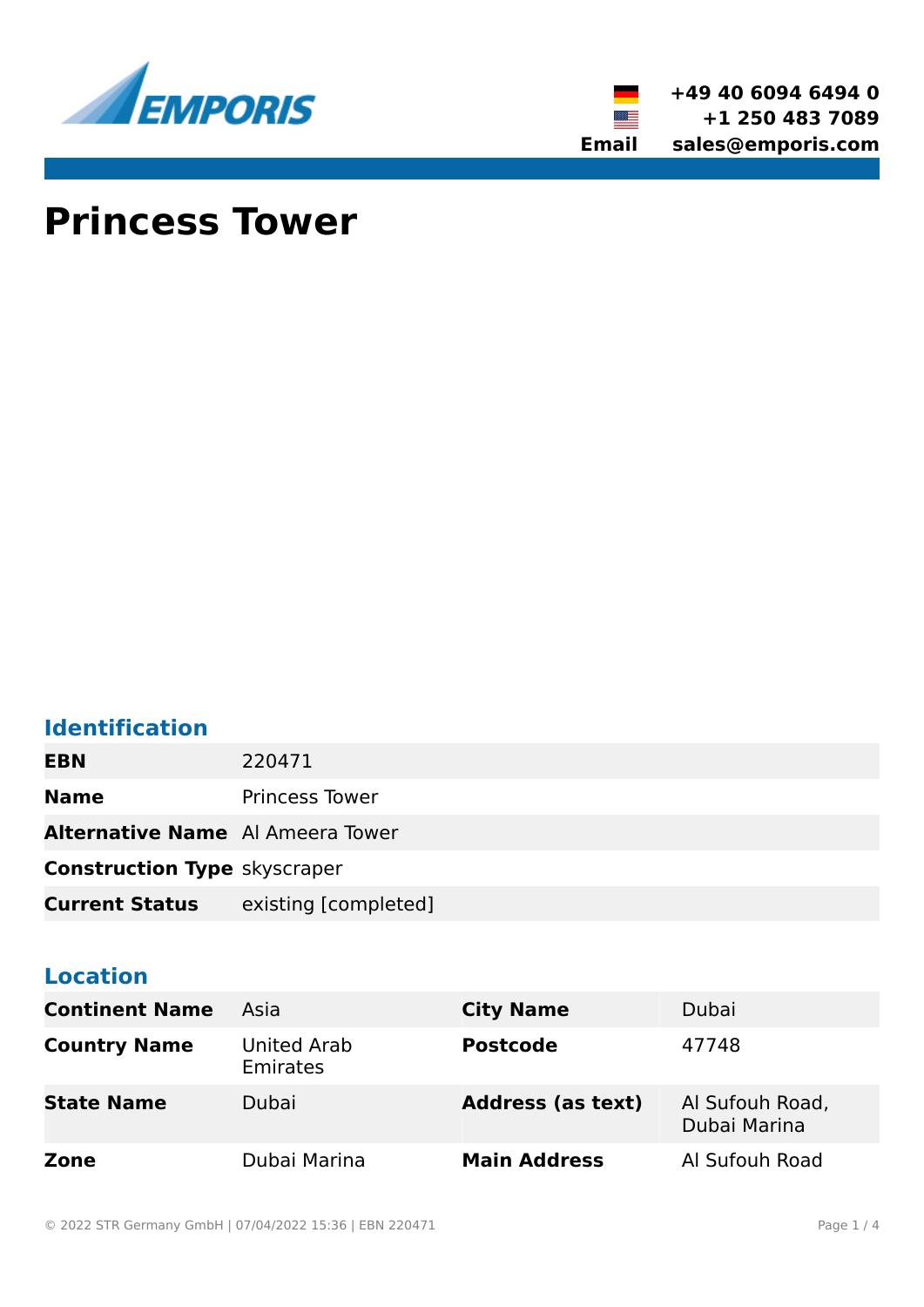

#### **Metro Area Name** Dubai Metro Area

# **Description**

| <b>Structural</b> | steel    | <b>Main Usage</b> | residential |
|-------------------|----------|-------------------|-------------|
| <b>Material</b>   | concrete |                   |             |

**Architectural style** postmodernism

#### **Spatial dimensions**

| <b>Height (structural)</b>  |                          | 1,356.3 ft  Floors (overground)        | 101                 |
|-----------------------------|--------------------------|----------------------------------------|---------------------|
| Height (tip)                | 1,358.27 ft <b>Units</b> |                                        | <b>Buy full PDF</b> |
| <b>Height (top floor)</b>   |                          | 1,175.2 ft Parking places              | 957                 |
| Height (roof)               | 1,286.09 ft              | <b>Elevators</b>                       | 13                  |
| <b>Height (main roof)</b>   |                          | 1,236.22 ft Usable Floor Area<br>(UFA) | <b>Buy full PDF</b> |
| <b>Floors (underground)</b> | 6                        |                                        |                     |

#### **Years and costs**

| <b>Year (construction)</b><br>start) |      | 2005 Building costs | \$210,000,000 |
|--------------------------------------|------|---------------------|---------------|
| <b>Year (construction)</b><br>end)   | 2012 |                     |               |

#### **Features & Amenities**

- City landmark
- Exercise facility is available
- Playground is available
- Sauna is available
- Swimming pool is available

# **Need additional information? Contact us now!**

| ' Phone | +49 40 6094 6494 0 |
|---------|--------------------|
| 'Phone. | +1 250 483 7089    |
| Email   | sales@emporis.com  |

Hamburg 09:00 am - 07:00 pm New York 03:00 am - 01:00 pm Tokyo 04:00 pm - 02:00 am

© 2022 STR Germany GmbH | 07/04/2022 15:36 | EBN 220471 Page 2 / 4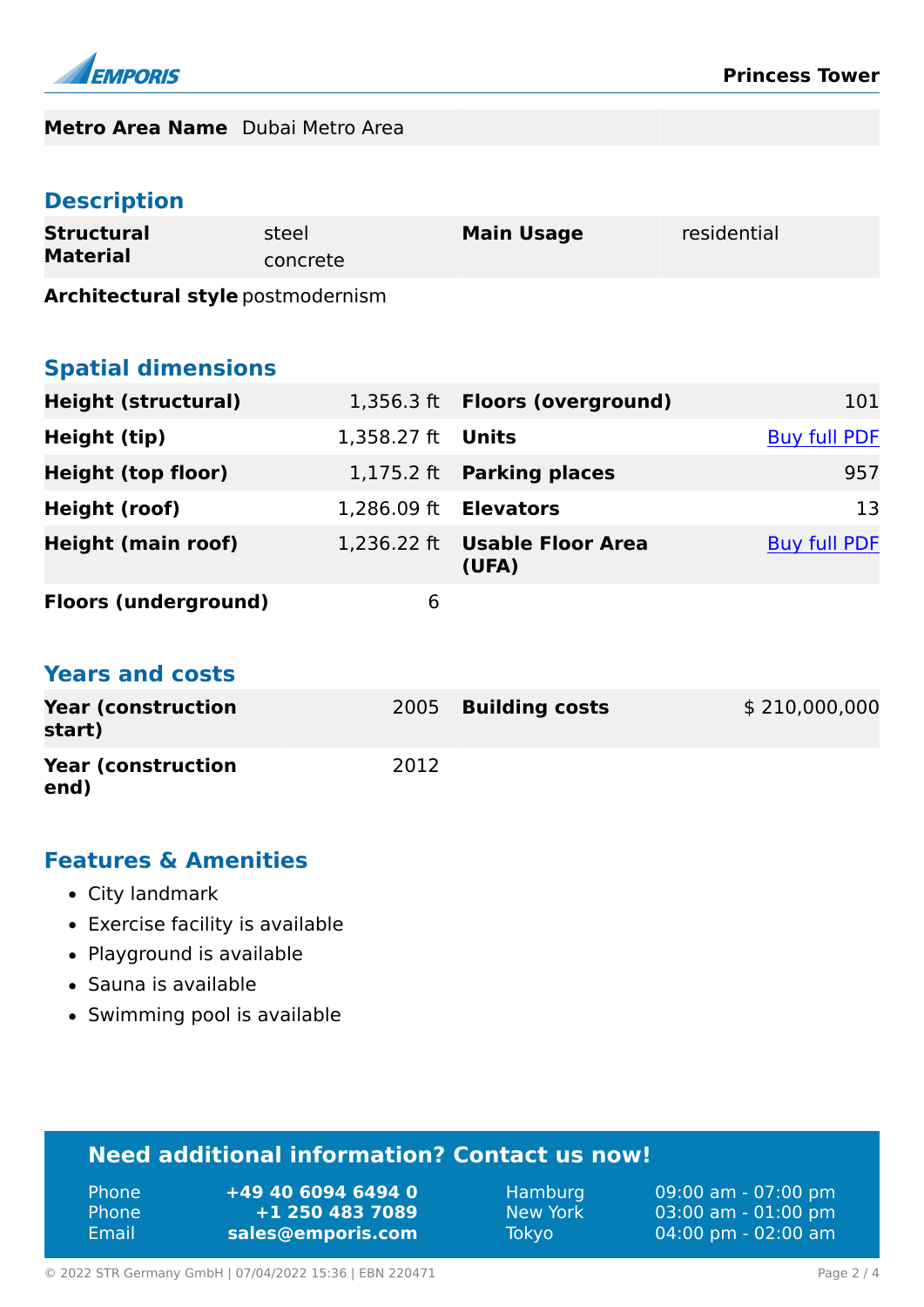

#### **Facts**

- This tower has a mosque for the exclusive use of its residents.
- On completion, the Princess Tower will hold the title of the world's tallest allresidential building.
- The development features two, three and four bedroom apartments, duplex villas, and penthouses.

#### **Involved companies**

| <b>Eng. Adnan Saffarini</b><br>P.O. Box 4000<br>Dubai<br><b>United Arab Emirates</b> | Phone<br>Email | +97 1 4 222002<br>Fax $+97$ 1 4 239902<br>Saff@emirates.net.ae |
|--------------------------------------------------------------------------------------|----------------|----------------------------------------------------------------|
|                                                                                      |                |                                                                |
| <b>Eng. Adnan Saffarini</b><br>P.O. Box 4000<br>Dubai<br><b>United Arab Emirates</b> | Phone<br>Email | +97 1 4 222002<br>Fax $+97$ 1 4 239902<br>Saff@emirates.net.ae |
|                                                                                      |                |                                                                |
| <b>Eng. Adnan Saffarini</b><br>P.O. Box 4000<br>Dubai<br><b>United Arab Emirates</b> | Phone<br>Email | +97 1 4 222002<br>Fax $+97$ 1 4 239902<br>Saff@emirates.net.ae |

#### **Additional company data available for this building**

| <b>Concrete Supplier</b>                            |                     | <b>Buy full PDF</b> General Contractor             | <b>Buy full PDF</b> |
|-----------------------------------------------------|---------------------|----------------------------------------------------|---------------------|
| <b>Developer</b>                                    | <b>Buy full PDF</b> | Owner                                              | <b>Buy full PDF</b> |
| <b>Elevator Supplier</b>                            | Buy full PDF        | <b>Real Estate Agent</b>                           | <b>Buy full PDF</b> |
| <b>Facade Maintenance</b><br><b>System Supplier</b> | <b>Buy full PDF</b> | <b>Sealants &amp; Adhesives</b><br><b>Supplier</b> | <b>Buy full PDF</b> |
| <b>Foundation Company</b>                           | <b>Buy full PDF</b> | <b>Wind Surveyor</b>                               | <b>Buy full PDF</b> |

# **Need additional information? Contact us now!**

| <b>Phone</b> | +49 40 6094 6494 0 |
|--------------|--------------------|
| <b>Phone</b> | +1 250 483 7089    |
| Email        | sales@emporis.com  |

Hamburg 09:00 am - 07:00 pm New York 03:00 am - 01:00 pm Tokyo 04:00 pm - 02:00 am